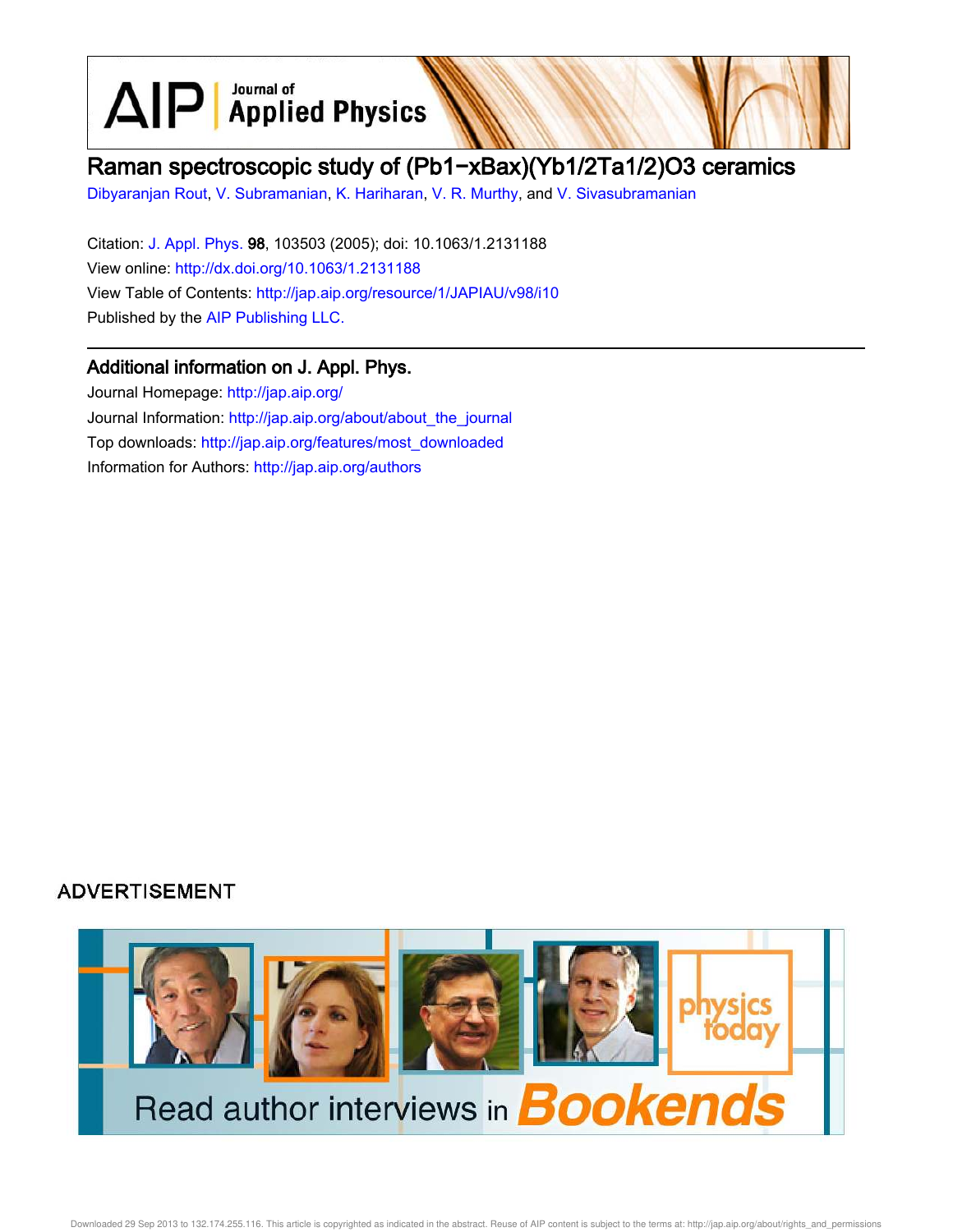# **Raman spectroscopic study of** "**Pb1−xBa<sup>x</sup>** …"**Yb1/2Ta1/2**…**O<sup>3</sup> ceramics**

Dibyaranjan Rout, V. Subramanian,<sup>a)</sup> K. Hariharan, and V. R. K. Murthy *Department of Physics, Indian Institute of Technology - Madras, Chennai-600 036, India*

V. Sivasubramanian

*Marerial Science Division, Indira Gandhi Center for Atomic Research, Kalpakkam- 603 102, India*

(Received 10 March 2005; accepted 10 October 2005; published online 17 November 2005)

The ordered complex perovskite lead ytterbium tantalate undergoes a change in structural and dielectric properties as the concentration of Ba increases. The x-ray diffraction patterns show a decrease in the intensity of superlattice reflections due to Pb-antiparallel displacement as well as to *B*-site ordering. The structure approaches cubic symmetry with increase in Ba content. The dielectric response shows a gradual change from antiferroelectric to relaxor ferroelectric and then the relaxor behavior starts decreasing as Ba content increases. Raman-scattering study of the samples shows that some of the modes seen for  $Pb(Yb_{0.5}Ta_{0.5})O_3$  disappear and an additional mode appears at  $420 \text{ cm}^{-1}$  with increase in Ba concentration. A qualitative analysis of various modes suggests that the substitution of Ba for Pb leads to a decrease in the degree of ordering and occurrence of local distortions in the lattice as evidenced by the broadening of certain peaks in the Raman spectra. © 2005 American Institute of Physics. [DOI: 10.1063/1.2131188]

### **I. INTRODUCTION**

Recently, a lot of attention has been given to the leadbased complex perovskites, specifically the compounds with chemical formula  $Pb(B'_{1/2}B''_{1/2})O_3$  and their solid solutions, due to variety of physical properties and wide range of industrial applications.<sup>1,2</sup> Lead ytterbium tantalate  $Pb(Yb_{0.5}Ta_{0.5})O_3$  (PYT) belongs to the group of lead-based complex perovskites which have long range *B*-site ordering. Room-temperature x-ray diffraction (XRD) pattern of PYT shows the presence of superlattice reflections due to *B*-site ordering and Pb-antiparallel displacement. Yasuda and Konda<sup>3</sup> have observed from the high-temperature XRD data that the crystal structure of PYT is cubic in paraelectric phase. The splitting of structure sensitive peaks in lowtemperature (below  $T_c$ ) XRD pattern can be interpreted as arising from orthorhombically distorted *AB*O<sub>3</sub>-type subcells with the pseudomonoclinic cell parameters. $4-6$  PYT undergoes two successive phase transitions: (i) a sharp first-order phase transition from paraelectric to antiferroelectric at 288  $\degree$ C and (ii) a rather weak diffused phase transition from antiferroelectric to ferroelectric at 166 °C. The symmetries of the phases have not been clearly determined up to now and according to the suggestion made by Sciau  $et al.<sup>4</sup>$  the cubic phase of PYT belongs to the space group  $Fm\overline{3}m$  and the XRD patterns at 30 and 220  $^{\circ}$ C are both in agreement with the space group *Pbnm*. Our previous investigation on  $(Pb_{1-x}Ba_x)(Yb_{0.5}Ta_{0.5})O_3$ ,  $x=0.0$ , 0.1, 0.15, 0.2, and 0.3, shows a significant enhancement of the dielectric properties with Ba concentration.<sup>7</sup> The temperature  $T_{\text{max}}$  corresponding to the maximum value of dielectric constant  $(\varepsilon_{\text{max}})$  decreases with increase in Ba concentration. The dielectric constant increases and reaches a maximum value when *x*=0.2. At *x*

 $=0.2$ , the compound exhibits diffuse phase transition with a small dielectric dispersion. Hence, a morphotropic phase boundary is inferred to exist around this composition range. The increase in diffuseness observed may be due to the decrease in *B*-site ordering as well as to the presence of polar clusters with local structure distortions within a nonpolar matrix. This can be partially evidenced by the decrease in the intensity of superlattice reflections in the x-ray diffraction data, when the concentration of Ba increases. Raman spectroscopy is a powerful light-scattering technique used to diagnose the internal structure of molecules and crystals. $8-10$  It is also an appropriate technique to obtain information on the disorder and the strains in crystalline lattices, because vibrational spectroscopy has a shorter characteristic length scale than it is required for the diffraction experiment. For example, though the macroscopic crystal structure of  $Pb(Mg_{1/3}Nb_{2/3})O_3$  is cubic, it exhibits a complex Raman spectrum and it has been interpreted as due to the existence of 1:1 *B*-site ordered nanoclusters and areas with local structural distortion, the symmetry of which is lower than cubic.11,12 Setter and Laulicht and Bismayer *et al.*. have studied the Raman spectra of  $Pb(Sc_{1/2}Ta_{1/2})O_3$  samples to observe the change in degree of ordering due to the effect of annealing and quenching processes. $9,13$ <sup> $\overline{)}$ </sup>As our system undergoes a change from antiferroelectric (ordered) to relaxor (disordered) and then tends towards dielectric (ordered) nature, it will be interesting to study the Raman spectra of the system to get more insight into the order-disorder and the local distortion present. The present paper reports on a detailed Raman spectroscopic study of  $(Pb_{1-x}Ba_x)(Yb_{0.5}Ta_{0.5})O_3$ , *x*=0.0, 0.1, 0.15, 0.2, 0.3, and 1.0, combined with x-ray diffraction analysis and dielectric constant measurements.

#### **II. EXPERIMENTAL PROCEDURE**

a) Author to whom correspondence should be addressed; FAX:  $+91-044-$ 22574852; electronic mail: manianvs@iitm.ac.in

Polycrystalline samples of  $(Pb_{1-x}Ba_x)(Yb_{0.5}Ta_{0.5})O_3$ ,*x*  $=0.0, 0.1, 0.15, 0.2, 0.3,$  and 1.0, were prepared by solid-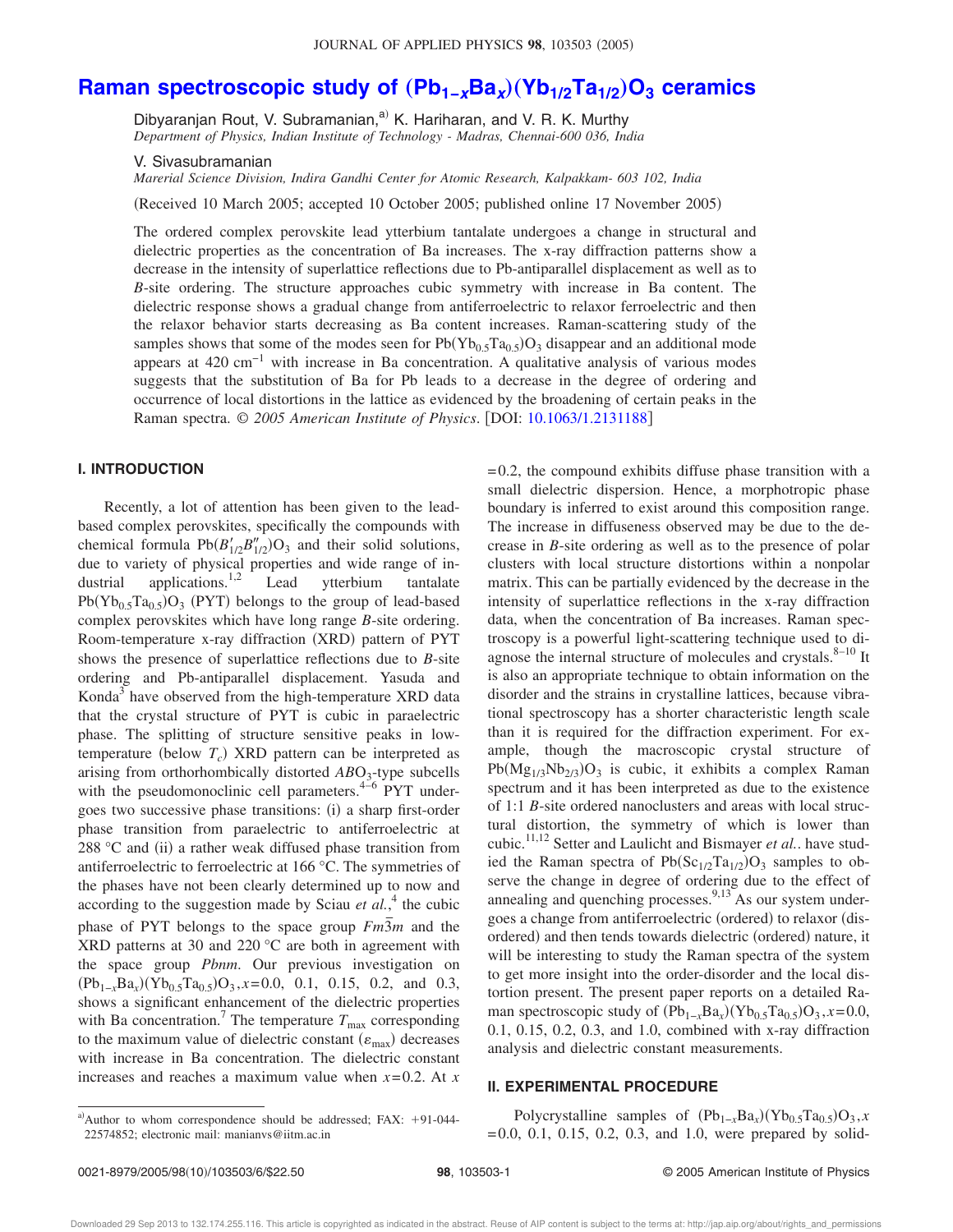

FIG. 1. X-ray diffraction pattern of  $(Pb_{1-x}Ba_x)(Yb_{0.5}Ta_{0.5})O_3$  with  $x=0.0$ , 0.1, 0.15, 0.2, 0.3, and 1.0. The circles and squares represent the superlattice reflections due to antiparallel displacement of Pb and *B*-site ordering, respectively.

state reaction method. Details of the sample preparation were discussed in our previous work except for the composition  $x=1.0$ .<sup>7</sup> Two-step solid-state reaction method was followed for the preparation of  $Ba(Yb_{0.5}Ta_{0.5})O_3$  (BYT). The calcination and sintering temperatures were optimized to be 1325 °C for 4 h and 1600 °C for 4 h, respectively. The x-ray diffraction pattern of the samples was recorded at room temperature by Philips x-ray generator (PW140) using Cu  $K\alpha(\lambda = 1.5418)$  radiation in the 2 $\theta$  range of 10°–70° at a scanning rate of  $2^{\circ}$  per minute. Low-frequency  $(0.1–200)$ kHz) dielectric measurements were carried out on the samples (except BYT) at the temperature range of −100–300 °C using Zentech 1061 *LCZ* meter. For Raman study, the sintered pellets were polished on one side using  $0.25 \mu m$  diamond paste and subsequently annealed at 500 °C for 8 h to remove the residual surface stress left from polishing. The Raman scattering of the samples was carried out at room temperature in the frequency range of 20–1020 cm<sup>-1</sup>. The spectra were recorded in back scattering geometry using 200 mW output power of 488 nm line of an Ar-ion laser. The scattered light was analyzed using a double monochromator (SPEX 14018) and detected with a photomultiplier tube (Hamamatsu R120) operating in a photon counting mode. The position, intensity, and full width at half maximum (FWHM) of the Raman peaks were obtained by fitting the spectra with Lorentzian line shape Jandel PEAK FIT program).

### **III. RESULTS AND DISCUSSION**

Figure 1 shows the x-ray diffraction patterns of  $(Pb_{1-x}Ba_x)(Yb_{0.5}Ta_{0.5})O_3$ ,  $x=0.0, 0.1, 0.15, 0.2, 0.3$ , and 1.0. The circles and squares identify the superlattice reflection peaks due to Pb-antiparallel displacement and *B*-site ordering, respectively. The decrease in the intensity of the peaks indicates that the Pb-antiparallel displacement and *B*-site ordering start decreasing with increasing Ba concentration. However, some degree of ordering is retained even at *x*



FIG. 2. The temperature variation of dielectric constant of  $(Pb_{1-x}Ba_x)$  $\times$ (Yb<sub>0.5</sub>Ta<sub>0.5</sub>)O<sub>3</sub>, x=0.0, 0.1, 0.15, 0.2, and 0.3, at 10 and 100 kHz. The circle shows the dielectric dispersion observed at *x*=0.2.

=0.2, as some weak peaks corresponding to *B*-site ordering are still seen in the x-ray diffraction pattern. The crystal structure changes to pseudocubic around  $x=0.2$ . The crystal structure of BYT is confirmed to be cubic after comparing with the Joint Committee on Power Diffraction (JCPDS) (CAS no.-19-0146) data. Thus, it indicates clearly that the increase in Ba concentration changes gradually the structure to cubic.

Figure 2 shows the temperature dependence of dielectric constant of  $(Pb_{1-x}Ba_x)(Yb_{0.5}Ta_{0.5})O_3$ , *x*=0.0, 0.1, 0.15, 0.2, and 0.3, at 10 and 100 kHz. The diffuseness in the dielectric constant curve increases with increase in Ba content. The dielectric constant curve for *x*=0.2 shows a weak dielectric dispersion (indicated by a circle in the dielectric curve) along with diffuseness and hence the composition behaves as a weak relaxor ferroelectric. The dielectric constant as well as diffuseness starts decreasing at *x*=0.3. This observation is expected because the end member of the series (BYT) is assumed to be a dielectric resonator as similar compounds such as  $Ba(Yb_{0.5}Nb_{0.5})O_3$ ,  $Ba(Y_{0.5}Ta_{0.5})O_3$ , etc., are dielectric resonators. Generally the dielectric constant of these compounds is lower than that of lead-based compounds and it does not vary appreciably with temperature. Detailed analysis on dielectric properties of  $(Pb_{1-x}Ba_x)(Yb_{0.5}Ta_{0.5})O_3$ is given elsewhere.'

The measured frequency range  $(20-1020 \text{ cm}^{-1})$  of the Raman spectra is split into three regions 20–200, 200–400, and 400–1020  $\text{cm}^{-1}$ ) and plotted in Figs. 3–5 for convenience. The overall spectra show that there is a broadening of certain peaks with substitution of Ba for Pb. This indicates some degree of disorder exits in the samples in comparison with the PYT sample, whereas the spectrum of BYT looks different from those of the lead-based compounds. The possible space group for PYT can be considered as  $Fm\overline{3}m$  for the higher symmetry, cubic (paraelectric) and *Pbnm* for the lower-symmetry, orthorhombic (ferroelectric) phase.<sup>4</sup> We have assigned most of the intense peaks and performed a qualitative analysis of the changes observed upon Ba loading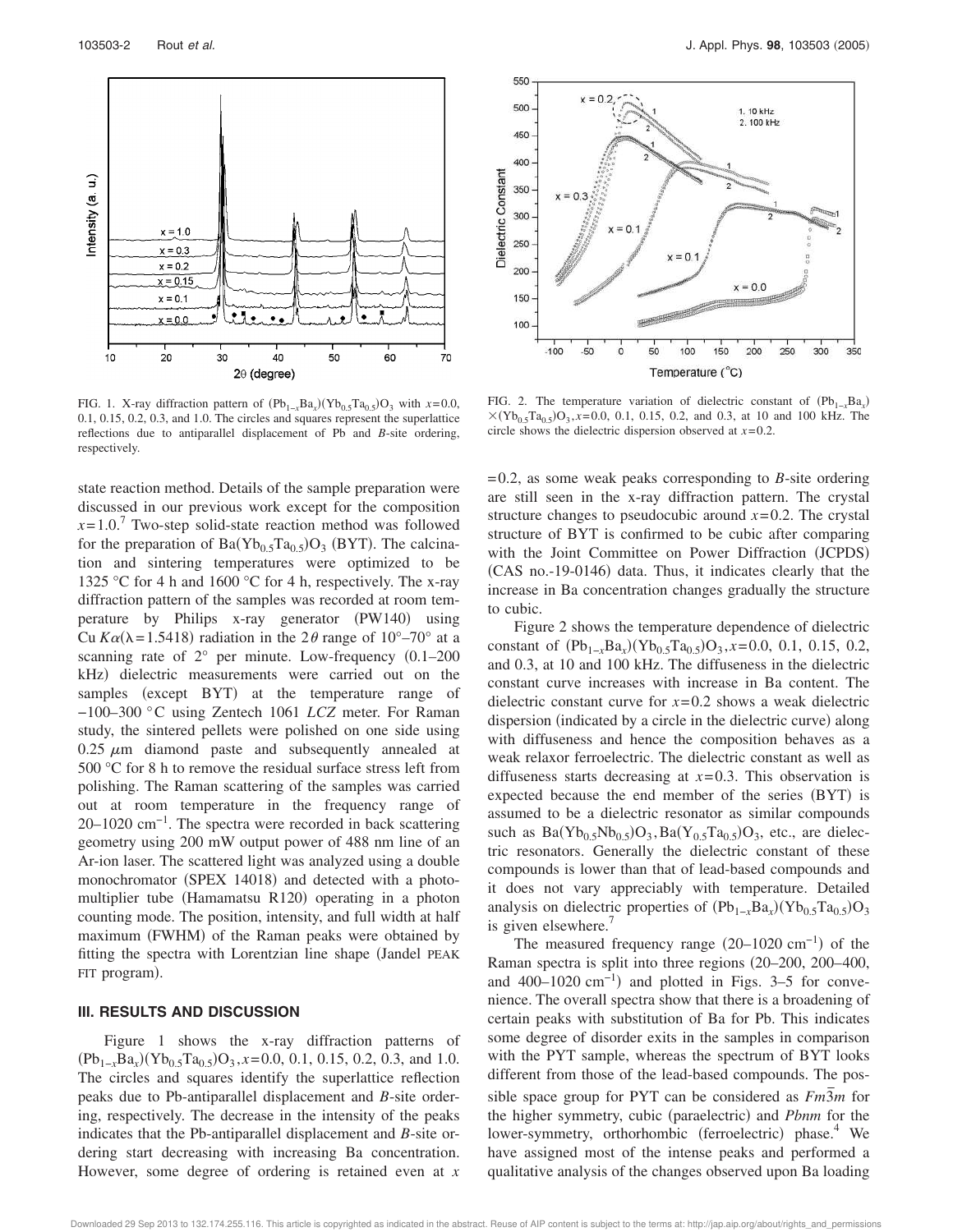

FIG. 3. Raman spectra of  $(Pb_{1-x}Ba_x)(Yb_{0.5}Ta_{0.5})O_3$ ,  $x=0.0, 0.1, 0.15, 0.2$ , 0.3, and 1.0, in the frequency range of  $20-200$  cm<sup>-1</sup>.

by following the available literature on similar systems of the same space group. The fitting parameters (the position and FWHM) of these modes are given in Table I. The factor group analysis for the cubic phase of the complex perovskites predicts vibrational modes corresponding to the following irreducible representations at the zone center:<sup>13</sup>

$$
\Gamma = A_{1g} + E_g + 2F_{2g} + F_{1g} + 5F_{1u} + F_{2u},\tag{1}
$$

where one  $F_{1u}$  corresponds to a triply degenerate acoustical mode and the other four  $F_{1u}$  are infrared (IR) active optical modes. The  $F_{1g}$  and  $F_{2u}$  are the silent modes, which is neither IR nor Raman active. Finally,  $A_{1g}E_g$ , and  $2F_{2g}$  are the four Raman-active modes.

The predicted 60 Raman-active modes for the orthorhombic phase  $are^{14}$ 



FIG. 4. Raman spectra of  $(Pb_{1-x}Ba_x)(Yb_{0.5}Ta_{0.5})O_3$ ,  $x=0.0, 0.1, 0.15, 0.2$ , 0.3, and 1.0, in the frequency range of  $200-400$  cm<sup>-1</sup>.



FIG. 5. Raman spectra of  $(Pb_{1-x}Ba_x)(Yb_{0.5}Ta_{0.5})O_3$ ,  $x=0.0, 0.1, 0.15, 0.2$ , 0.3, and 1.0, in the frequency range of  $400-1020$  cm<sup>-1</sup>.

$$
\Gamma = 18A_g + 18B_{1g} + 12B_{2g} + 12B_{3g}.
$$
 (2)

The number of experimentally observed Raman peaks is less than 60. This may be due to merging of closely spaced modes due to thermal broadening, low polarizability, and degeneracy of certain modes. The number of modes observed for the compositions of cubic symmetry is more than the number predicted by group theory analysis. Thus, it gives evidence that there is a deviation of the local structure from the average, global structure. Therefore for our system, it is difficult to assign the symmetry of the modes solely on the basis of group theoretical analysis. Hence, we have followed the work of Mihailova *et al.* on PSN and PST system<sup>15</sup> for the lead-based compounds and Gregora *et al.* on ordered  $Ba(Y_{0.5}Ta_{0.5})O_3$  system<sup>16</sup> for BYT to assign the modes.

It is well known for complex perovskites that for  $A_{1g}$  and  $E_g$  modes, the oxygen atoms are moving along the  $B'$ –O– $B''$ axis and all the cations are at rest. Hence there is no cationic mass effect on the modes and the corresponding frequencies are primarily determined by the  $B'$ –O and  $B''$ –O binding forces. However, for  $F_{2g}$  mode, the *A* cations are allowed to move along with the oxygen atoms. So the corresponding frequencies are expected to be influenced by the mass of *A* ion and the *A*–O binding energy. During the *A*1*<sup>g</sup>* symmetry vibration, the movement of oxygen atoms along  $B'$ –O– $B''$ generates a strong peak at a relatively high frequency.<sup>15,17</sup> Thus the  $A_{1g}$  mode is assigned to the intense peak that appears consistently in all the Raman spectra at 820 cm−1. It can be observed from Table I that the FWHM of the  $A_{1g}$ mode increases up to the composition around  $x=0.2$ . Similarly the intensity of this mode increases up to the composition around  $x=0.2$  that can be observed in Fig. 5. According to the dielectric data the relaxor behavior increases up to the composition around  $x=0.2$  and then starts decreasing (Fig. 2). Thus the changes observed in  $A_{1g}$  mode may be due to the decrease in degree of ordering as evident from x-ray analysis and the results agree well with the dielectric data. Similar tendency has been observed by Jiang *et al.*<sup>18,19</sup> for  $La^{3+}$  substituted lead magnesium niobate (PMN) system, as the narrowing of the  $A_{1g}$  mode has been attributed to increase in the

Downloaded 29 Sep 2013 to 132.174.255.116. This article is copyrighted as indicated in the abstract. Reuse of AIP content is subject to the terms at: http://jap.aip.org/about/rights\_and\_permissions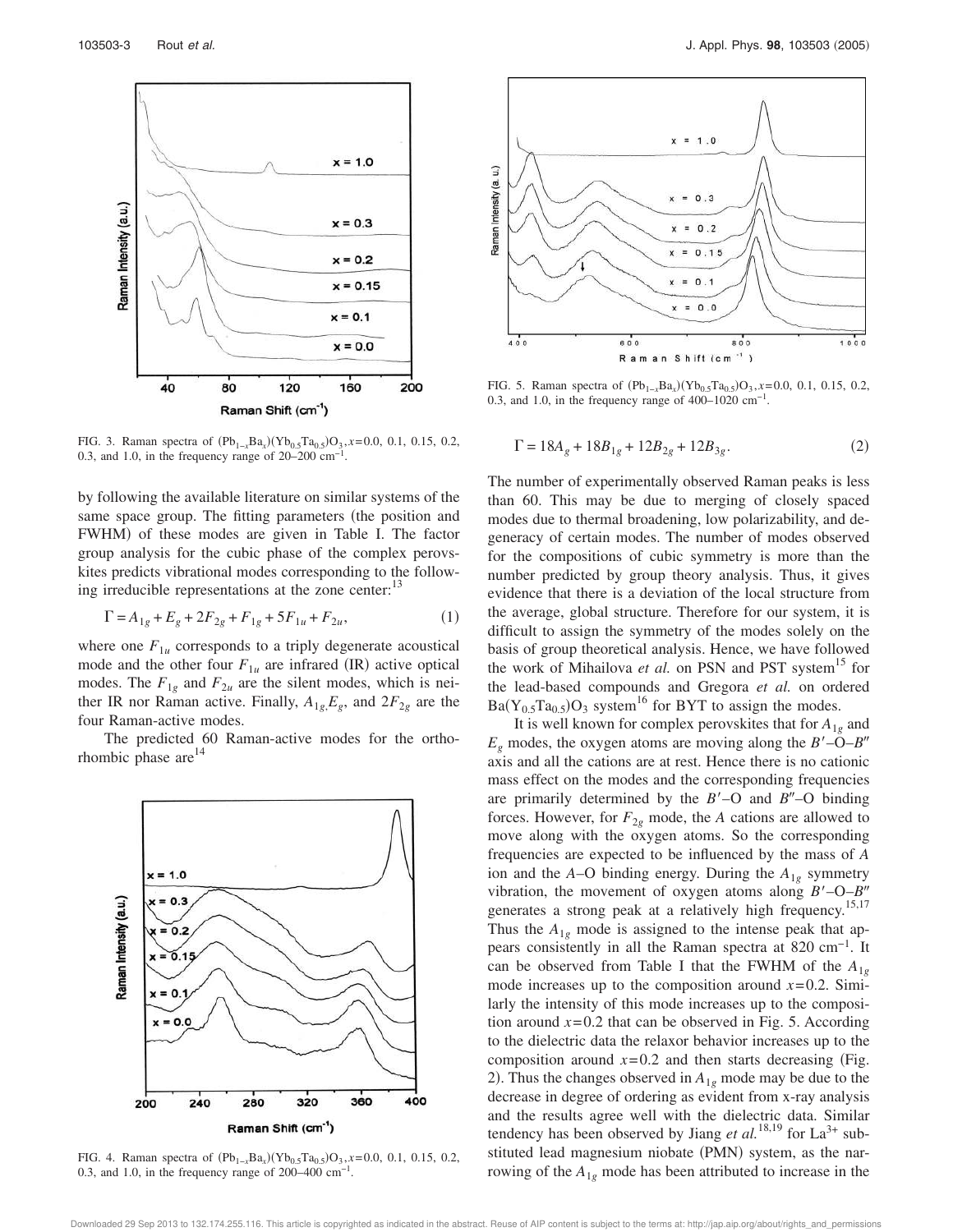TABLE I. Raman peak positions  $(\omega)$  and linewidth  $(\Gamma)$  in cm<sup>-1</sup>.

| $\mathcal{X}$ | $F_{2g}$ |                |          |          | $F_{1u}$ |          |          |          | $F_{1g}$ |          | $F_{2u}$ |          |          |          |          |          | $A_{1g}$ |          |
|---------------|----------|----------------|----------|----------|----------|----------|----------|----------|----------|----------|----------|----------|----------|----------|----------|----------|----------|----------|
|               | $\omega$ | $\Gamma$       | $\omega$ | Г        | $\omega$ | $\Gamma$ | $\omega$ | $\Gamma$ | $\omega$ | $\Gamma$ | $\omega$ | $\Gamma$ | $\omega$ | $\Gamma$ | $\omega$ | Г        | $\omega$ | $\Gamma$ |
| 0.0           | 59       | $\overline{4}$ | 527      | 27       | 256      | 12       | $\cdots$ | $\cdots$ | 209      | 11       | 303      | 9        | 357      | -11      | $\cdots$ | $\cdots$ | 817      | -12      |
| 0.1           | 58       | 8              | 530      | 51       | 255      | 18       | 425      | 19       | 207      | 16       | 297      | 30       | 357      | 13       | 775      | 13       | 824      | 17       |
| 0.15          | 57       | 9              | 534      | 49       | 253      | 23       | 422      | 21       | 199      | 15       | 294      | 37       | 358      | 18       | 780      | 21       | 830      | 18       |
| 0.2           | 56       | 12             | 538      | 46       | 254      | 29       | 421      | 20       | 201      | 9        | 292      | 29       | 362      | 9        | 784      | 28       | 835      | 15       |
| 0.3           | 46       | 16             | 540      | 43       | 266      | 27       | 421      | 19       | 200      | 8        | 297      | 22       | 367      | 9        | 782      | 30       | 837      | 14       |
| 1.0           | $\cdots$ | $\cdots$       | $\cdots$ | $\cdots$ | 254      | -9       | $\cdots$ | $\cdots$ | $\cdots$ | $\cdots$ | 315      | 5        | $\cdots$ | $\cdots$ | 763      | 14       | 838      | 9        |

*B*-site ordering. The shift of  $A_{1g}$  peak towards the higher frequency is essentially related to the variation of the  $B''$ -O distance and it occurs due to the movement of oxygen atom along  $B'$ –O– $B''$  which modifies the size of the  $\overline{A}$  cation as the *B* cations are at rest.

The mode at 776 cm<sup>-1</sup> is assigned to the  $E_g$  mode related to the stretching of  $B''O_6$  octahedra. For PYT, the mode is not seen (may have merged with  $A_{1g}$  mode), but it starts appearing with increasing Ba concentration and is prominent for BYT. The mode shifts towards higher frequency up to 784 cm−1 and further shifts back to lower frequency for higher concentration of Ba. Similar variation is also observed in FWHM of the mode.

The two modes observed at 520 and 59 cm−1 are assigned to  $F_{2g}$  symmetric bending of  $B\text{O}_6$  octahedra and Pblocalized mode, respectively. The  $F_{2g}$  modes are triply degenerate in cubic symmetry but split into three lines as the symmetry reduces to orthorhombic.<sup>14</sup> The splitting observed for the mode near  $520 \text{ cm}^{-1}$  for pure PYT sample (marked by an arrow in Fig. 5) vanishes. It is also seen that the splitting of the peak at 59 cm<sup>-1</sup> reduces with the increase in Ba concentration. Similar observations are found in XRD pattern; the splitting of some fundamental peaks disappeared with Ba concentration as the symmetry of sample changes to cubic. It is expected that the frequency of the lower-energy  $F_{2g}$  mode should increase in Ba content, as the mass of Ba is less than Pb. With increase in Ba content, the frequency of this mode decreases to  $46 \text{ cm}^{-1}$  and FWHM increases to 16 cm−1 as can be seen in Table I. This indicates considerable softening of the force constant of the corresponding vibration. The broadening observed with increase in Ba may be due to the disordered distribution of Ba ions.

The modes at 255 and 420 cm<sup>-1</sup> are assigned to the asymmetric O–*B*–O bending vibration having *F*1*<sup>u</sup>* symmetry arising from rhombohedral structural distortion.<sup>20</sup> It is seen that the 420 cm−1 mode is absent in the spectra of PYT and appears at  $x=0.1$ . The intensity of the mode increases up to  $x=0.2$  then starts decreasing at  $x=0.3$  and vanishes for BYT. This observation is expected for higher concentration of Ba as the mode is also found to be absent in the spectra of a similar system  $Ba(Y_{0.5}Ta_{0.5})O_3$ .<sup>16</sup> Further the group theoretical analysis predicts only four Raman-active modes for a cubic  $Fm\overline{3}m$  symmetry. However, more number of modes are observed in the Raman spectra for the composition *x*  $=0.2$  and 0.3. This may be due to the existence of additional lower symmetry structure in the system. In a similar system

 $Pb_{1-x}Ba_x(Yb_{0.5}Nb_{0.5})O_3$ , the evolution of hysteresis loop and gradual disappearance of heat capacity anomaly is attributed to the appearance of local polar regions of low symmetry within nonpolar matrix. $^{21}$  Based on detailed x-ray and neutron diffraction studies, de Mathan *et al.* reported the existence of 1:1 *B*-site nanopolar clusters and local rhombohedral *R*3*m* symmetry, in addition to the average cubic symmetry for  $Pb(Mg_{1/3}Nb_{2/3})O_3$  system.<sup>22</sup> Similarly, it has been reported that the presence of mode at 420 cm−1 in the Raman spectra of Sr substituted  $\text{LaMnO}_3$  is due to the existence of orthorhombic phase with rhombohedral distortion.23,24 Recently, Vedantam *et al.*. <sup>25</sup> also suggested that the existence of 420  $cm^{-1}$  mode might be due to rhombohedral distortion and reported as one of the possible factors for the increase in diffuseness with substitution of Ba for Pb in  $Pb(Yb_{0.5}Nb_{0.5})O_3$  (PYN) system. They observed the appearance of rhombohedral distortion from  $x=0.05$  (which was absent for PYN) even though the dielectric response began to show diffuseness at *x*=0.1, since the Raman spectra probe the structural variation within a few unit cells. It is observed that PYN exhibits almost similar variation in structural and dielectric properties as observed in PYT with substitution of Ba. However, the variation observed for the mode at 420 cm−1 is rather gradual in Ba substituted PYT than that of Ba substituted PYN as a function of composition. Comparing the x-ray data of both the systems, it is observed that the PYT system exhibits higher degree of disorder than that of PYN with substitution of Ba. Hence, for the present case, the occurrence of more number of modes in the Pb-based compounds than in BYT and the appearance of the mode at 420 cm−1 may also be attributed to the existence of local rhombohedral distortion. The increase in intensity of the mode further suggests that the degree of distortion increases with Ba content. Correspondingly, the dielectric response becomes more diffused and exhibits relaxor behavior.

The two Raman peaks at 303 and 353 cm−1 arise from the  $F_{2u}$  modes due to electron-phonon coupling of Pb<sup>2+</sup> lone pair electrons.<sup>26,27</sup> The FWHM of these two modes increases with increase in Ba concentration up to  $x \approx 0.2$  then starts decreasing at  $x > 0.2$  and finally almost vanishes for BYT. The  $F_{2u}$  mode consists of O vibrations along the Pb–O bonds, i.e., it appears as a Pb–O bond-stretching mode in lead-oxygen system. This mode becomes Raman active under the lack of center of inversion, which occurs from offcentered displacement of  $Pb^{2+}$  ions. The  $Pb^{2+}$  cations can easily form elongated lone pairs if they are linked with *B*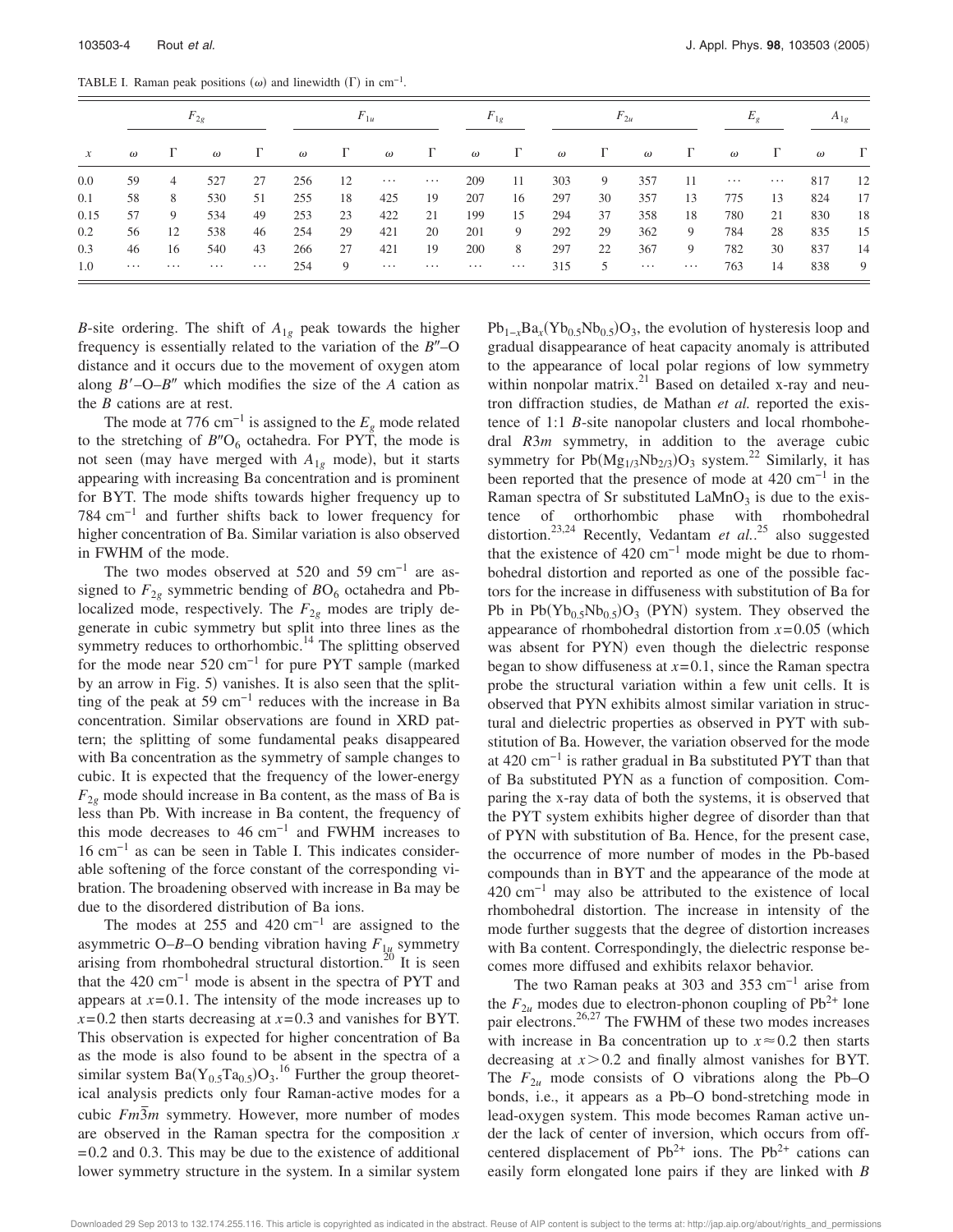

FIG. 6. The variation of the ratio  $I_{357}/I_{303}$  with chemical composition.

cations of different valence. The atoms may shift from ideal positions due to difference in covalency of the *B*–O and B"–O bonds and in such a manner lone pairs oriented along the direction of the shift in the *B* cations appear. The shift in the position of  $Pb^{2+}$  ions, and the orientation of lone pair electrons depend on the local symmetry.<sup>28</sup> The XRD patterns (Fig. 1) indicate that the intensity of reflection peaks corresponding to antiparallel off-centered displacement of  $Pb^{2+}$ ions decreases gradually with increase in  $Ba^{2+}$  concentration. According to earlier reports,<sup>15,28</sup> if *B*-site ordering exists, the orientations of lone pairs are correlated and all  $Pb^{2+}$  atoms shift in the same direction with respect to O atoms. If the *B*-site ordering does not exist then there is random shift in  $Pb^{2+}$  and hence the electron lone pair orientations. Thus, the ratio of intensities of the peaks  $I_{357}/I_{303}$  is a measure of the chemical ordering at *B* site. The higher the ratio the more is the ordering and vice versa. The ratio decreases as the Ba concentration increases (Fig. 6). The decrease in the chemical ordering is also observed in the broadening of the  $A_{1g}$ phonon mode. Therefore, the decrease in the intensity ratio  $(I_{357}/I_{303})$  of the peaks is attributed to the decrease in the chemical ordering in *B* site. The presence of ions of different valence and ionic size in the *B* site results in the relative rotation of octahedron due to size mismatch in  $B'$ –O– $B''$ bond. This gives rise to  $F_{1g}$  mode near 200 cm<sup>-1</sup>. The mode shifts towards lower frequency but no regular trend has been observed in variation of intensity and FWHM.

It can be inferred from the above discussions that the phonon modes at 55, 520, 772, and 812 cm<sup>-1</sup>, corresponding to the  $F_{2g}$ ,  $E_g$ , and  $A_{1g}$  symmetry vibrations, are true Ramanactive modes for the space group  $Fm\overline{3}m$ . The presence of  $F_{2g}$ (55 cm<sup>-1</sup>) and  $A_{1g}$ (812 cm<sup>-1</sup>) modes in all the spectra indicates the doubling of the unit cell, as both the end member compositions are highly ordered systems. The electronphonon coupling due to  $Pb^{2+}$  lone pair electrons leads to modes at 303 and 353 cm<sup>-1</sup> and the intensity ratio of the two peaks gives an idea about the change in ordering with composition. The gradual broadening observed in *A*1*<sup>g</sup>* mode and the decrease in the intensity ratio  $(I_{357}/I_{303})$  indicate the decrease of *B*-site order, which is in accordance with the x-ray diffraction and dielectric studies. Some of the extra modes  $(140, 157,$  and  $198 \text{ cm}^{-1})$  present due to orthorhombic symmetry disappear gradually with increase of Ba concentration as it is seen in XRD that the crystal structure changes to cubic at the composition around  $x=0.2$ . The presence of modes at 200, 255, and 420 cm<sup>-1</sup> indicates the existence of lower symmetry structure, which is attributed to the local rhombohedral distortion. The variation in the Raman data follows a similar trend as in the case of x-ray diffraction and dielectric data with the substitution of Ba. Raman data suggest that the distortion is absent in end composition. However, in between compositions, the distortion increases up to  $x=0.2$  and then decreases. Similarly, it has been observed in the x-ray diffraction and dielectric data that the degree of disorder increases up to  $x=0.2$  and then starts decreasing with increase in Ba concentration. Therefore, it can be inferred that nanopolar clusters are formed even at low concentration of Ba, develop up to certain concentration *x* =0.2), and then start disappearing for higher concentration of Ba.

### **IV. CONCLUSION**

Raman scattering of  $(Pb_{1-x}Ba_x)(Yb_{0.5}Ta_{0.5})O_3$ , *x*=0.0, 0.1, 0.15, 0.2, 0.3, and 1.0, has qualitatively been studied in combination with x-ray diffraction and dielectric measurements. Raman spectra show a good agreement with the possible conclusions drawn from x-ray diffraction and dielectric spectroscopic experiments. Some of the peaks observed in the Raman spectra of pure PYT disappear upon Ba loading, which is related to the decrease in intensity of superlattice reflections due to Pb-antiparallel displacement. Thus, there is a clear indication of emergence of ferroelectric phase in the samples, as observed in the dielectric data. The increase of FWHM for  $A_{1g}$  mode and the decrease in the ratio  $I_{357}/I_{303}$ indicate a higher degree of disorder in the mixed samples as compared to the end member compositions. The diffuseness in the dielectric data may be due to the decrease in the degree of order with substitution of Ba in *A* site and to the presence of lower local symmetry, assigned to the rhombohedral distortion as revealed by Raman spectra.

- <sup>1</sup>L. E. Cross, Ferroelectrics **76**, 241 (1987)
- <sup>2</sup>M. E. Lines and M. A. Glass, *Principles and Applications of Ferroelec*trics and Related Materials (Oxford, New York, (1977).
- <sup>3</sup>N. Yasuda and J. Konda, Appl. Phys. Lett. **62**, 535 (1993).
- 4 P. Sciau, N. Lampis, and A. G. Lehmann, Solid State Commun. **116**, 225  $(2000).$
- <sup>5</sup>Y. Park and K. M. Knowels, Jpn. J. Appl. Phys., Part 1 37, 3386 (1998).
- <sup>6</sup>H. Kim, T. H. Hwang, J. H. Kim, and W. K. Choo, J. Eur. Ceram. Soc. **24**, 1501 (2004).
- $<sup>7</sup>D$ . Rout, V. Subramanian, K. Hariharan, V. Sivasubramanian, and V. R. K.</sup> Murthy, Ferroelectrics 300, 67 (2004).
- <sup>8</sup>*Handbook of Raman Spectroscopy: From the Research Laboratory to the process line*, edited by I. R. Lewiss and H. G. M. Edward (Marcel Dekker Inc., New York, 2001).
- <sup>9</sup>N. Setter and I. Laulicht, Appl. Spectrosc. 41, 526 (1987).
- <sup>10</sup>I. G. Siny, R. Tao, R. S. Katiyar, R. Guo, and A. S. Bhalla, J. Phys. Chem. Solids 59, 181 (1998).
- <sup>11</sup>H. Ohwa, M. Iwata, H Orihara, N. Yasuda, and Y. Ishibashi, J. Phys. Soc. Jpn. 70, 3149 (2001).
- <sup>12</sup>E. Husson, L. Abello, and A. Morell, Mater. Res. Bull. **25**, 539 (1990).
- <sup>13</sup>U. Bismayer, V. Devarajan, and P. Groves, J. Phys.: Condens. Matter **1**,